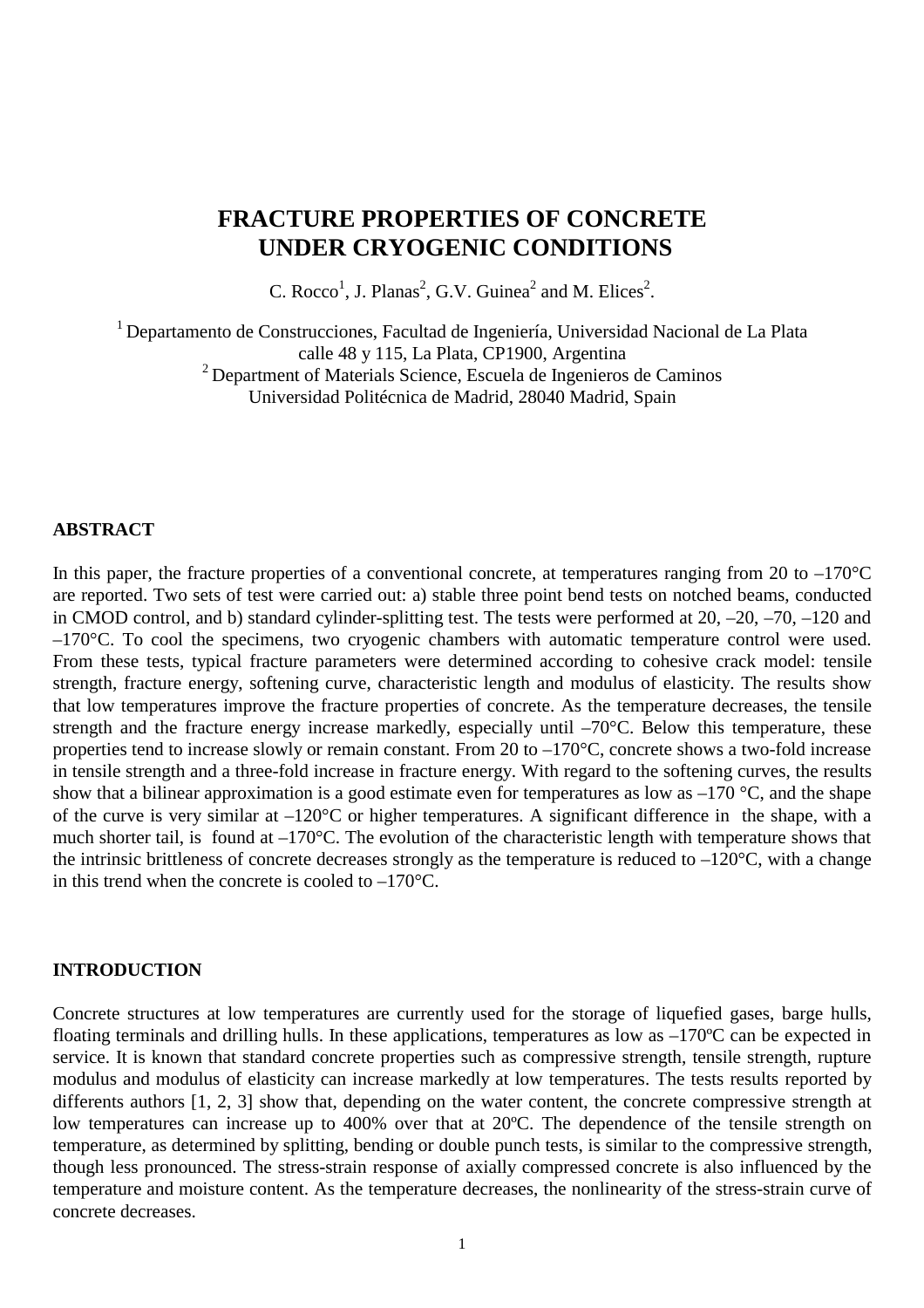Although the effect of the low temperature on the standard concrete properties, as mentioned above, has long been studied and the results show that at low temperatures the concrete exhibits many desirable features for the design engineer, less is known about the fracture properties of concrete in cryogenic conditions. One question has not been yet answered: is the concrete behaviour more brittle at low temperatures? Even though from fracture tests conducted by the authors [4, 5], it was shown that in saturated concrete the fracture energy is above that at room temperature, more information is needed to answer this question. In particular, there are no reports on the cohesive crack behaviour at low temperatures.

In this paper, the fracture properties of a conventional concrete, at temperatures ranging from 20 to  $-170^{\circ}$ C are reported. Two sets of tests were carried out: a) stable three-point-bend tests on notched beams, conducted in CMOD control, and b) a standard cylinder-splitting tests. The elastic modulus and the bilinear approximation of the curve of stress vs. crack opening (softening curve) were determined at each test temperature. The evolution of typical fracture with temperature parameters associated with the cohesive crack (tensile strength, fracture energy, characteristic length) is also given.

### **MATERIALS AND SPECIMENS**

To evaluate the fracture properties of concrete in cryogenic conditions, a typical concrete as used for building land-based storage of liquefied gases was used. To make the concrete, a crushed limestone of angular particles of a nominal maximum size of 20 mm, natural siliceous sand and ordinary portland cement similar to ASTM type I were used, with three different chemical additives: a sodium naphthalene sulfonate type superplasticizer, a non retarder plasticizer, and an air admixture. In mixing cement, sand and coarse aggregate were dry blended, and water was added with the additives. Details of the concrete mix proportions are given in Table 1.

| Cement            | Water | Limestone       | Sand              | SF                | kg/m | AE         |
|-------------------|-------|-----------------|-------------------|-------------------|------|------------|
| kg/m <sup>3</sup> | kg/m  | $\text{kg/m}^3$ | kg/m <sup>3</sup> | kg/m <sup>3</sup> |      | kg/m       |
| 400               | 180   | 1056            | 912               | 2.8               | 4.8  | $\rm 0.28$ |

TABLE 1 MIX PROPORTIONS OF CONCRETE

SF superplasticizer, P plasticizer, AE air incorporating admixture.

Two sets of specimens were prepared and tested: a) cylindrical specimens of 150 mm length and 75 mm diameter for the splitting tensile test, and b) prismatic specimens of 100 x 100 x 470 mm for stable three point bend tests. All the specimens were cast from a single batch in steel moulds, compacted on a vibrating table, and inmediately stored in a controlled curing chamber at 20ºC and 95% r.h. during 24 hours. Next the specimens were demolded, immediately wrapped in a plastic polyethilene film and coated with paraffin wax to avoid moisture losses and microcracking. In these conditions, the specimens were stored in laboratory environment conditions until the time of the test 60 days later. Just before the three-point-bend test, 50 mm length notches were cut into the specimen thickness on the middle section of the prismatic specimens using a diamond saw. The width of the notches was 2 mm.

To measure the specimen temperature during the test, four type K thermocouples were attached to each specimen, two inside the specimen and two on the specimen surface. The inside thermocouples were embedded into the specimen during casting while those on the surface were fixed immediately before the test.

### **EXPERIMENTAL PROCEDURE**

To determine the fracture properties of concrete, splitting tensile test and stable three point bend tests were performed according to ASTM C496, and the RILEM TC50 standard recommendations respectively [6,7].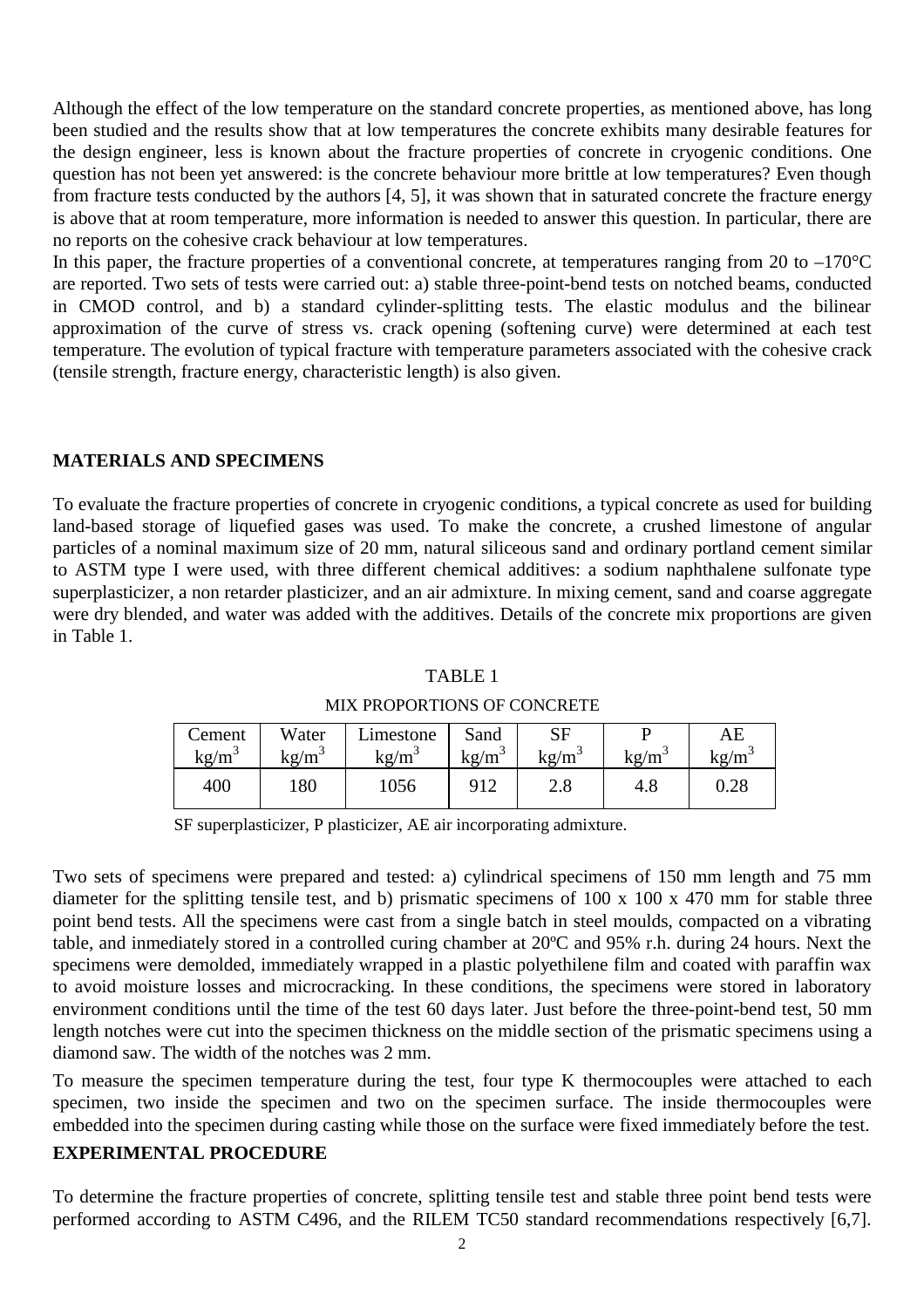The special features of the procedures are presented below:

# *Low temperature equipment*

To cool the specimens to the test temperature, two low temperature chambers differing only in volume, were used throughout the experimentation. The temperature inside the chamber is lowered at a constant rate by spraying a mist of liquid nitrogen controlled by an electromagnetic valve. The intended cooling ramp is input to the temperature controller via a digital funtion generator, and the feed-back signal is provided by a platinum resistor sensing the gas coolant temperature. The controller automatically operates the electrovalve through a PID control algorithm. The stability of the gas temperature achieved with this system is  $\pm$  1.5°C. During cooling, the gas coolant temperature and the temperature of the four type K thermocouples attached to the specimens are continuously recorded via an Automatic Data Acquisition System. The temperature stability at the specimen points is better than 0.1ºC.

The cooling rates used were 64ºC/hour for splitting test specimens and 32ºC/hour for three-point-bend test specimens. These cooling rates were selected to minimize the thermally induced stress in the specimen bulk, to avoid microcracking and noticeable damage at the notch root.

# *Splitting tensile test*

Tests were performed at 20, –20, –70, –120 and –170°C, using a 1000 kN servohydraulic universal testing machine Instron 1275 with 8500 digital electronic control. At each temperature, three specimens were tested.

The tests were carried out under displacement control following the ASTM C496 standard recommendation at a displacement rate of 0.15 mm/minute. This rate was selected so that the tensile stress rate in the specimen remained below 1 MPa/minute throughout the test.

Once the test temperature was reached in the specimen, the load was applied continuously until the rupture of the specimen. The bearing strips used to distribute the load on the specimen were of plywood, free of imperfections, 3 mm thick and of 5 mm width. These bearing strips were glued to the specimen in the correct position before the test and were not reused. During the test the load and the temperatures of the thermocouples attached to the specimen were continuously recorded via an Automatic Data Acquisition System.

## *Stable three point bend test*

Tests were performed at the same temperatures and using the same servohydraulic universal testing machine as that used in the splitting test. At each temperature, three specimens were tested.

The tests were carried out according to the RILEM TC50 standard recommendations ussing a full weight compensation [11]. All the tests were stable, and stability was achieved by running the test in crack mouth opening displacement (CMOD) control. The CMOD rate during the test was 0.03 mm/minute. To measure the CMOD a clip-on gauge MTS 632.03C-51 extensometer of  $\pm$  4.0 mm span range was used.

Deflection was measured as the relative displacement of the central loading head relative to the beam supports. Two MTS 63211C-21 extensometers of  $\pm$  3.75 mm span range were used for this purpose, placed one at each side of the specimen. During the test, the load, the extensometer output signal and the temperatures of the thermocouples attached to the specimen were continuously recorded until complete failure, via an Automatic Data Acquisition System.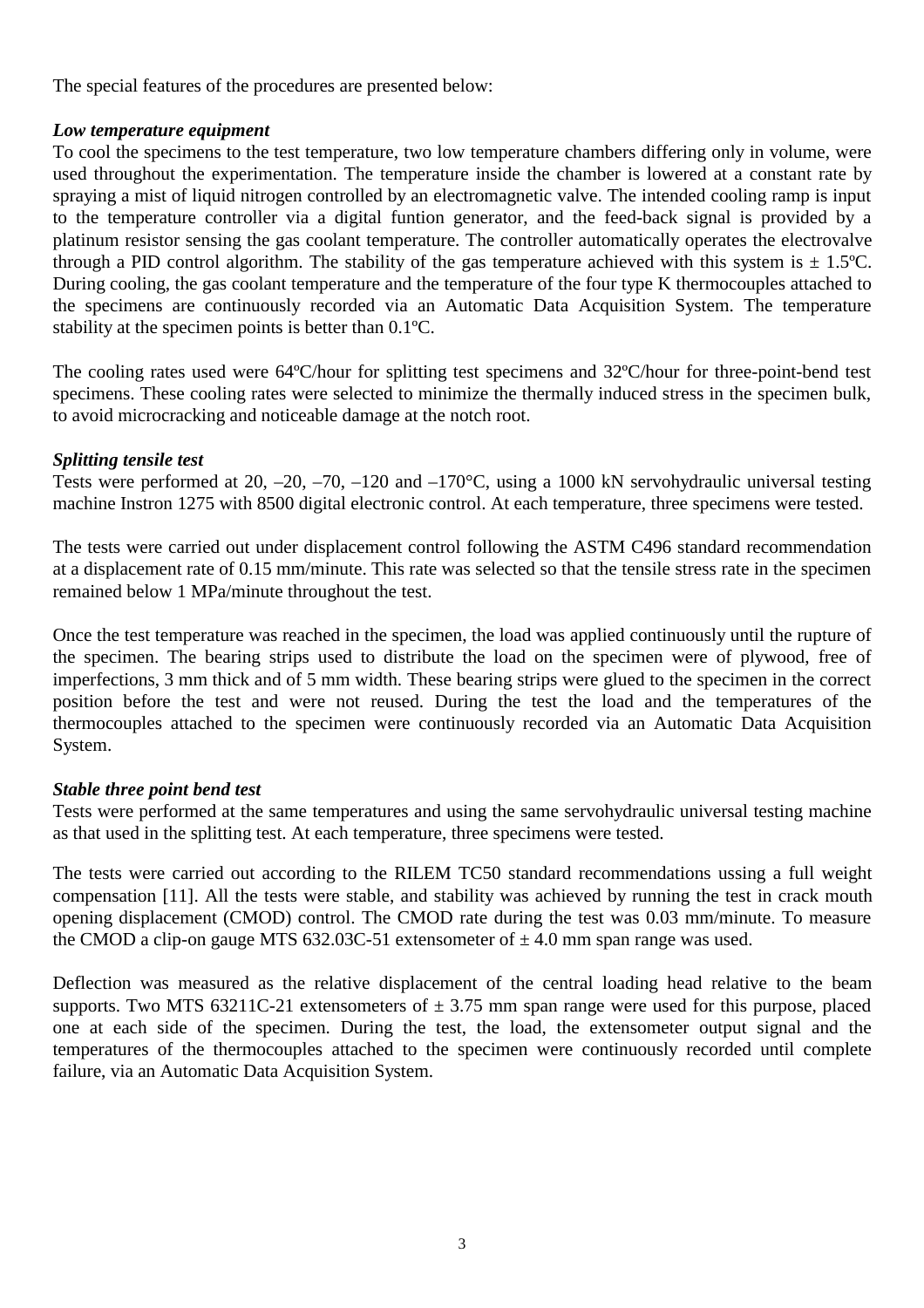### **EXPERIMENTAL RESULTS**

#### *Results of the splitting tensile test*

The main results of the splitting tensile test are summarized in Table 2 which gives the number of tests N, the mean value of the splitting tensile strength  $f_{st}$ , the standard deviation S, and the coefficient of variation  $C_v$  for each temperature.

#### TABLE 2

| Temperature | Test | $\rm I_{st}$ |       | $C_{v}$       |
|-------------|------|--------------|-------|---------------|
|             |      | (MPa)        | (MPa) | $\frac{1}{2}$ |
| 20          |      | 3.84         | 0.18  | 4.8           |
| $-20$       |      | 5.30         | 0.26  | 4.9           |
| $-70$       |      | 6.65         | 0.79  | 12.0          |
| $-120$      |      | 6.85         | 0.46  | 6.7           |
| $-170$      |      | 7.11         | 0.24  | 3.4           |

#### SPLITTING TEST RESULTS

 $f_{st}$  splitting tensile strength, S standard deviation and  $C_v$  coefficient of variation.

#### *Results of the three point bend test*

Table 3 summarizes the main results obtained from the three-point-bend test with the number of tests N, the nominal strength  $\sigma_{NR}$  obtained from equation (1), the energy of fracture  $G_F$ , and the elastic modulus E at each temperature. Values in square brackets indicate the standard deviation.

$$
\sigma_{NR} = 6P_U / BD \tag{1}
$$

were  $P_u$  is the peak load recorded during the test, B the specimen thickness and D the specimen depth.

| Temperature                       | Test | $\sigma_{\rm NR}$ | $G_F$      | E     |
|-----------------------------------|------|-------------------|------------|-------|
| ${}^{\prime\mathrm{o}}\mathrm{C}$ | N    | (MPa)             | (N/m)      | (GPa) |
| 20                                | 3    | $1.35$ [0.01]     | $80$ [5.5] | 39.8  |
| $-20$                             | 3    | $2.02$ [0.07]     | 175 [11.0] | 37.6  |
| $-70$                             |      | $2.56$ [0.09]     | 240 [11.5] | 41.8  |
| $-120$                            | 3    | 2.77 [0.19]       | 271 [27.0] | 46.6  |
| $-170$                            | 3    | 2.43 [0.08]       | 279 [17.0] | 41.6  |

# TABLE 3 THREE POINT BEND TEST RESULTS

The elastic modulus was obtained from the initial compliance of the Load-CMOD curve using the expression for the CMOD given by Tada, Paris and Irwin [8]. The energy of fracture was obtained by the procedure described in the RILEM TC50 draft recommendation with the corrections proposed by the authors [9, 10, 11].

### *Parameters of the bilinear softening curve.*

From the results of both the splitting test and stable three point bend test, the main parameters of the softening function were determined. This function is the relevant material property within the framework of the cohesive crack model used to characterize the fracture behavior of the material. In practice, to determine the softening curve we assumed that it can be appropriately described by a bilinear curve as shown in Figure 1. This hypothesis is usually adopted for quasi brittle materials such as concrete. In the Figure, the key points of the curve are marked with an open symbol. A complete description of the method used to fit the bilinear curve parameters, i.e. "the general bilinear fit method for the softening curve of concrete", is given in reference [12].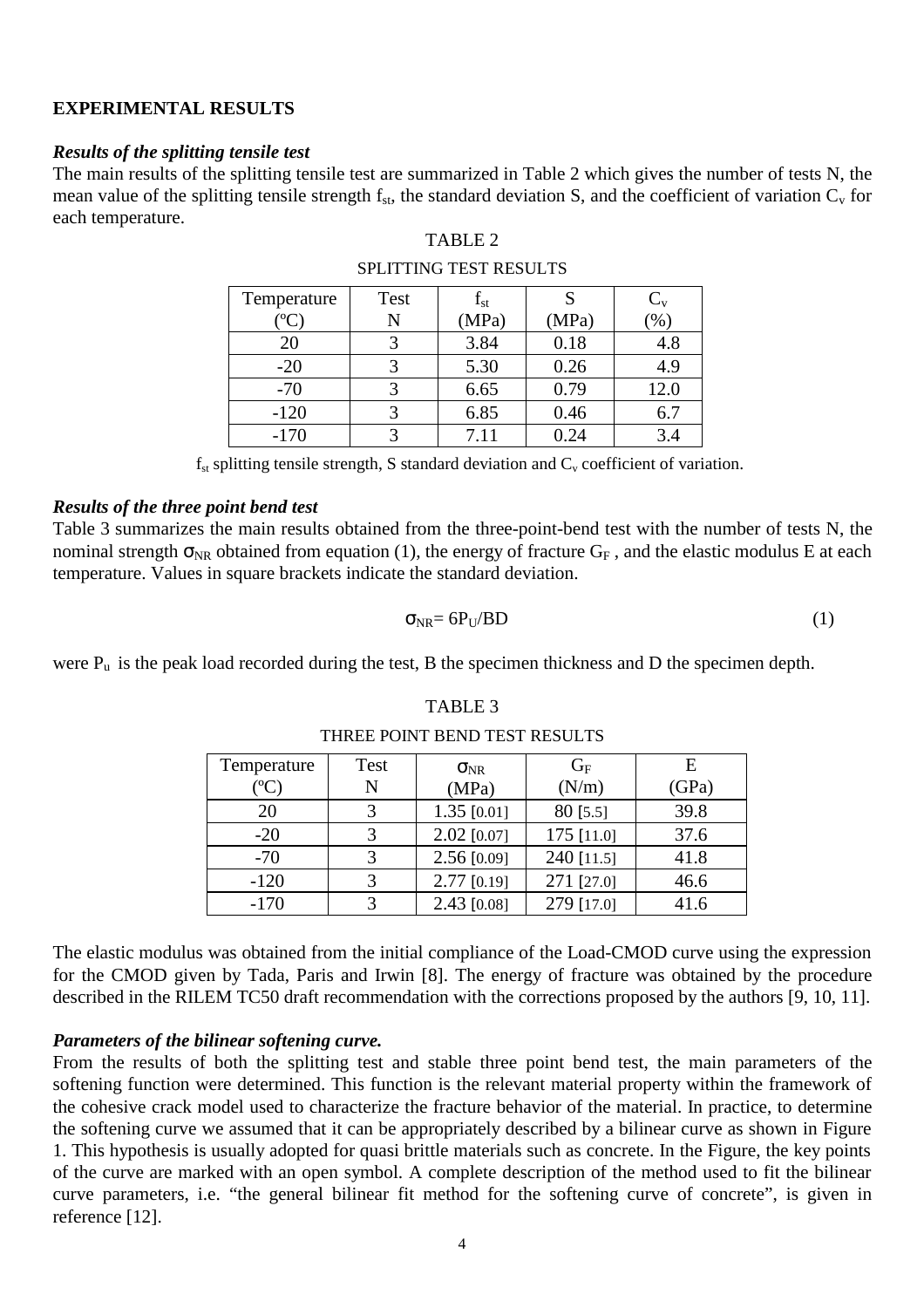

**Figure 1:** Bilinear softening curve

Table 4 indicates the parameters of the softening curves obtained at each test temperature. It includes the tensile strength f<sub>t</sub>, the coordinates,  $\sigma_k$  and  $w_k$ , of the curve break-point, and the critical crack opening,  $w_c$ . Note that the value of the splitting tensile strength was assumed as a true value of the tensile strength. In a recent in-depth study of the splitting test the authors demonstrated that for the specimen size and width of the bearing strips used in the present tests , this assumption is accurate [13, 14].

In Table 4, the characteristic length,  $l_{ch}$  calculated from equation (2) is also included. In the context of the cohesive crack model, l<sub>ch</sub> is a fracture parameter used to describe the intrinsic brittleness of the material.

$$
l_{ch} = EG_F / f_t^2
$$
 (2)

#### TABLE 4

| Temperature   |       | W <sub>k</sub> | $\sigma_{k}$ | $W_c$     | 1 <sub>ch</sub> |
|---------------|-------|----------------|--------------|-----------|-----------------|
| $^{\circ}$ C, | (MPa) | $(\mu m)$      | (MPa)        | $(\mu m)$ | (mm)            |
| 20            | 3.84  | 19             | 0.43         | 201       | 216             |
| $-20$         | 5.30  | 40             | 0.48         | 314       | 234             |
| $-70$         | 6.65  | 41             | 0.77         | 281       | 226             |
| $-120$        | 6.85  | 47             | 0.82         | 337       | 269             |
| $-170$        | 7.11  | 22             | 2.00         | 198       | 229             |

PARAMETERS OF THE BILINEAR SOFTENING CURVES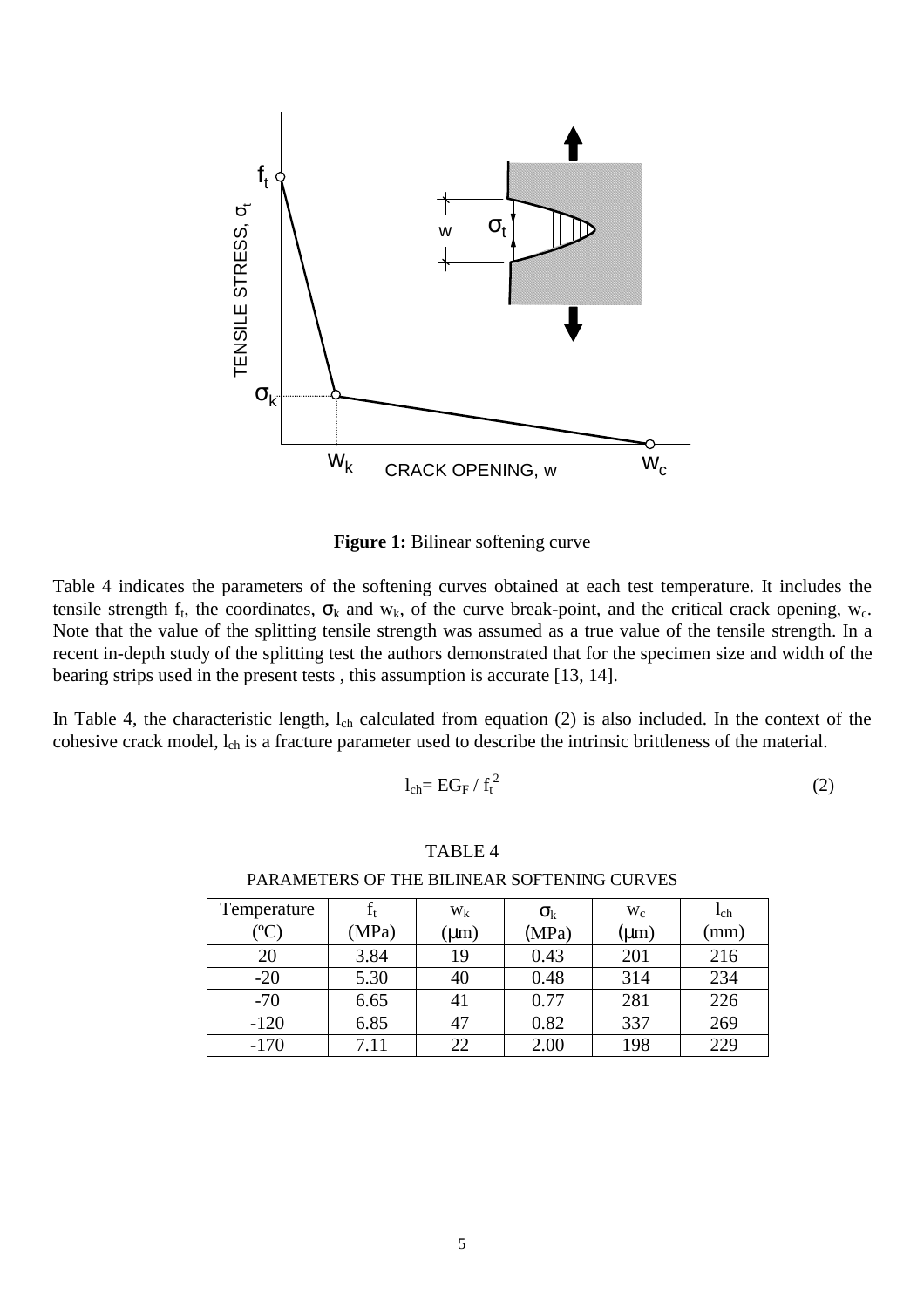#### **DISCUSSION AND FINAL REMARKS**

### *Influence of low temperatures on splitting tensile strength and fracture energy*

Figure 2 shows the evolution of the splitting tensile strength with the temperature. The errors bars correspond to  $\pm$  the standard deviation. The experimental results show that the splitting tensile strength of concrete at low temperature displays a noticeable increment, especially from 20 to –70ºC. Below –70ºC the influence of the temperature on the tensile strength becomes less pronounced and the strength values seem to approach an asymptotic value.



**Figure 2:** Effect of low temperatures on the splitting tensile strength

Figure 3 shows the evolution of the fracture energy with the temperature. The error bars correspond to  $\pm$  the standard deviation. As shown in the Figure, the fracture energy of concrete increases as the temperature decreases but seems to approach an asymptote at temperatures below –120°C.



**Figure 3:** Effect of low temperatures on the fracture energy

The increase of the splitting tensile strength and the fracture energy at low temperatures can be explained by the freezing of water in the bulk of the concrete. During cooling, the free water trapped in the complex network of capillary pores of the hardened cement paste solidify, gradually sealing the pores and strengthening the material. However, this is only a qualitative explanation, and further basic research is needed to understand the complex thermodynamic phenomena taking place during cooling.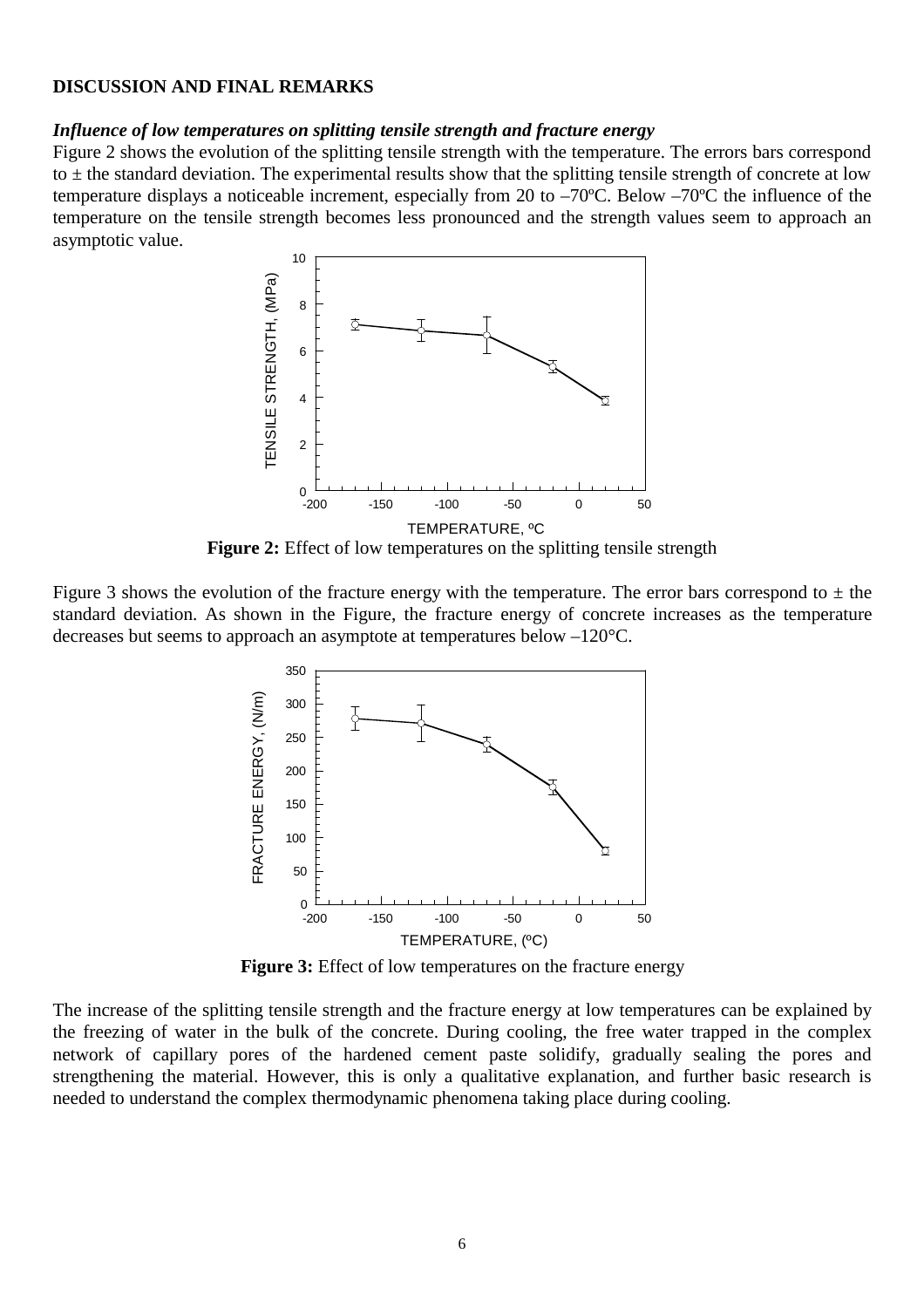#### *Influence of low temperature on the softening curve*

Figure 4 shows, for each test temperature, the softening curves of concrete obtained from the results included in Table 4. Note that from 20 to  $-120$  °C, the softening curves are similar, in that the slopes of the two linear segments are close to each other. Between –120 and –170  $^{\circ}$ C the softening curve changes abruptly. At – 170°C the initial slope of the curve becomes steeper and the tail of the curve shorter.



**Figure 4:** Softening cuve of concrete at different temperatures

The similitudes and differences of the softening curves become more evident when these curves are plotted nondimensionally by dividing the tensile stress by the tensile strength and the crack opening by the fracture energy to tensile strength ratio ( $G_F/f_t$ ). The dimensionless softening curves obtained in this way are shown in Figure 5. Note that except at  $-170^{\circ}$ C, the shapes of the curves are very close to each other.



**Figure 5:** Dimensionless softening cuve of concrete at different temperatures

Finally, Figure 6 shows the evolution of the characteristic length  $l_{ch}$  with the temperature. It is worth remembering that if both the shape of the softening curve and the size of the structure are held constant, the brittlenes of the structure may be measured by the inverse of the characteristic length. The results in Figure 6, show that l<sub>ch</sub> remains approximately constant or increases slightly at low temperatures. This indicates that lowering the temperature does not increase the brittleness of concrete.